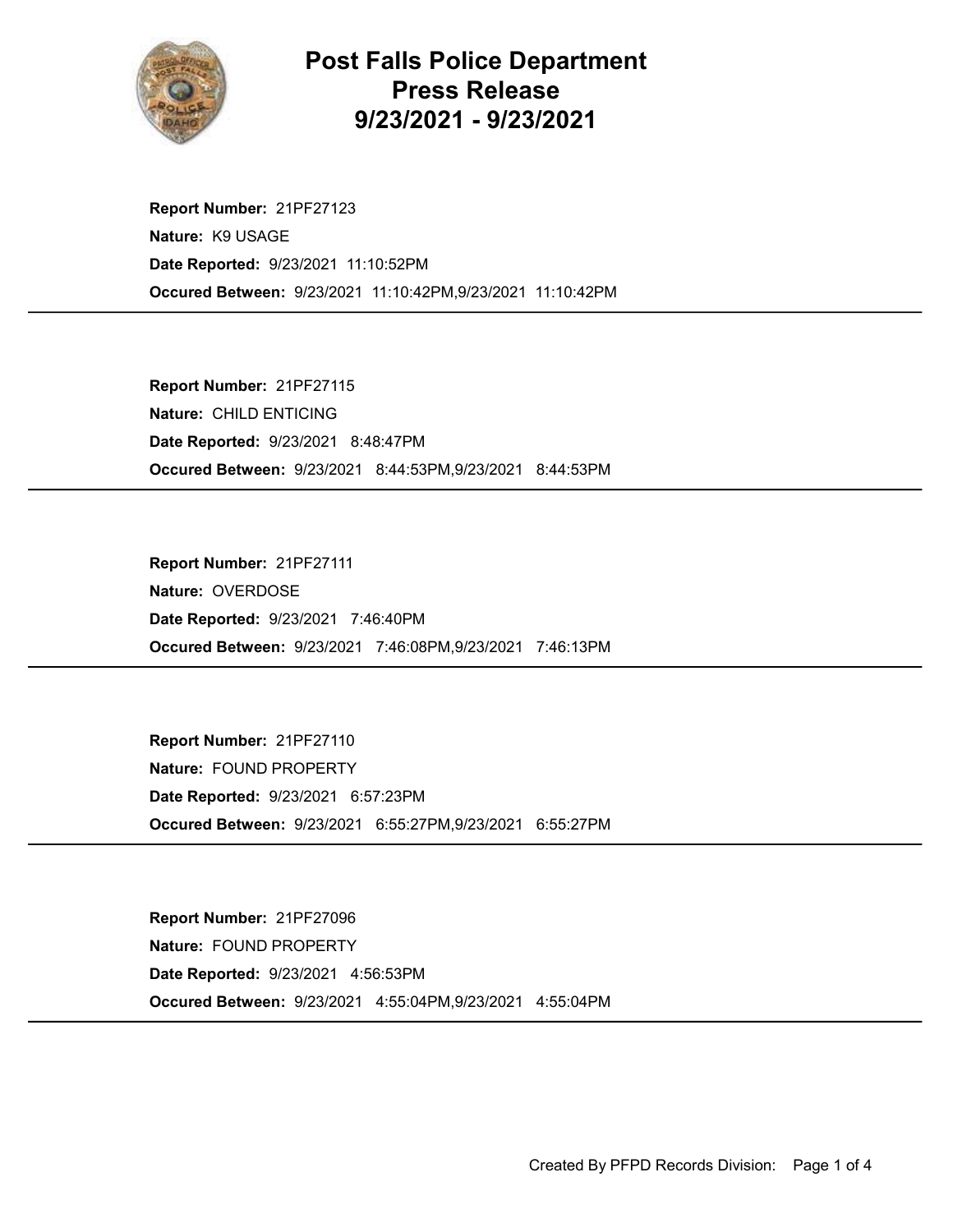Occured Between: 9/23/2021 4:24:07PM,9/23/2021 4:24:07PM Report Number: 21PF27091 Nature: SHOPLIFTER Date Reported: 9/23/2021 4:24:32PM

Occured Between: 9/23/2021 2:58:17PM,9/23/2021 2:58:17PM Report Number: 21PF27080 Nature: SEX OFFENSE Date Reported: 9/23/2021 3:00:43PM

Occured Between: 9/23/2021 1:48:55PM,9/23/2021 1:48:57PM Report Number: 21PF27068 Nature: ACCIDENT PD Date Reported: 9/23/2021 1:49:37PM

Occured Between: 9/23/2021 1:14:01PM,9/23/2021 1:14:01PM Report Number: 21PF27067 Nature: THEFT Date Reported: 9/23/2021 1:18:38PM

Occured Between: 8/2/2021 8:00:00AM,9/23/2021 12:53:57PM Report Number: 21PF27065 Nature: BURGLARY Date Reported: 9/23/2021 12:55:27PM

Occured Between: 9/23/2021 12:29:35PM,9/23/2021 12:29:35PM Report Number: 21PF27061 Nature: TOBACCO PROBLEM Date Reported: 9/23/2021 12:30:33PM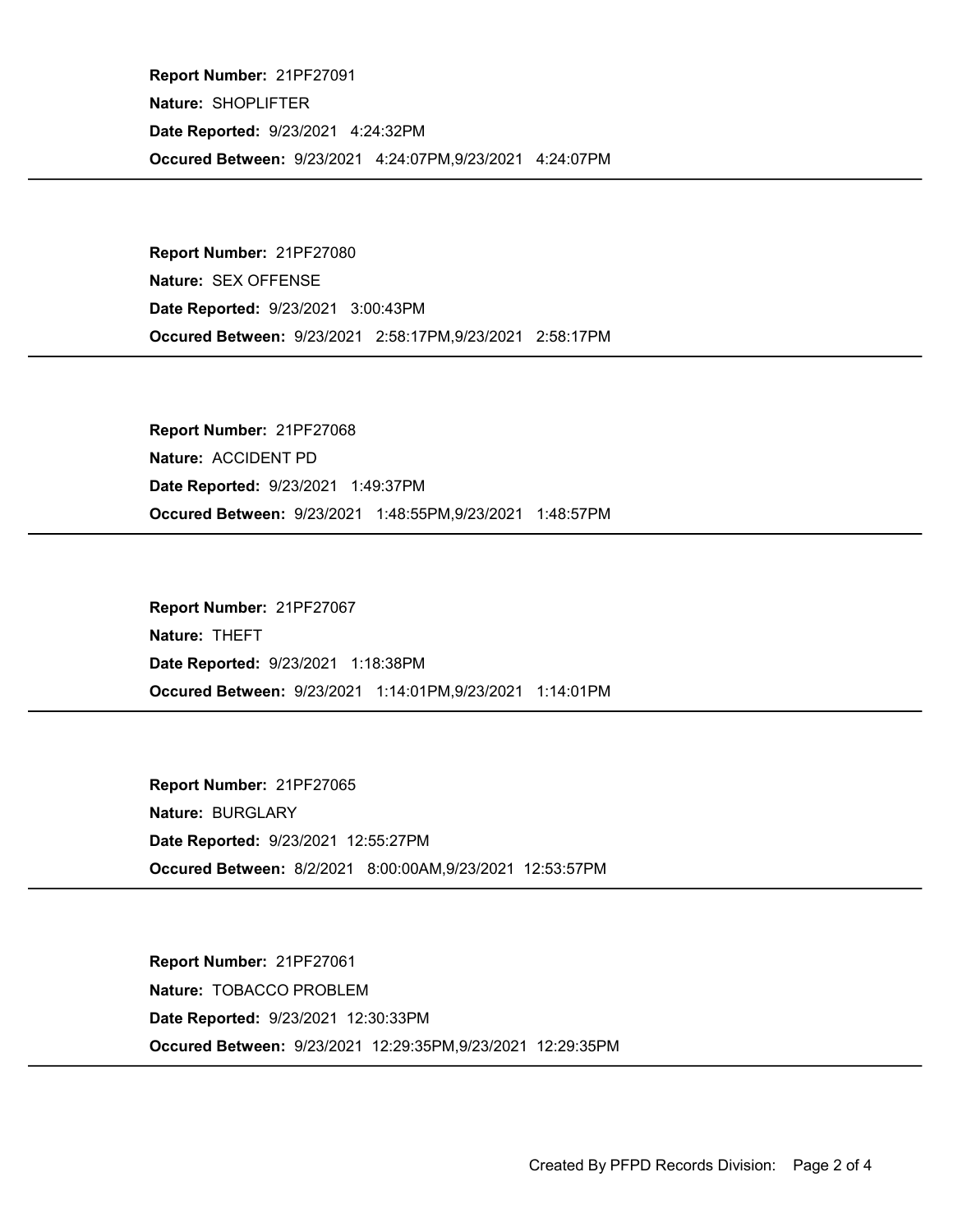Occured Between: 9/23/2021 11:30:39AM,9/23/2021 11:30:39AM Report Number: 21PF27057 Nature: TOBACCO PROBLEM Date Reported: 9/23/2021 11:32:29AM

Occured Between: 11/16/2020 12:00:00PM,6/26/2021 6:00:00PM Report Number: 21PF27052 Nature: DOMESTIC DISPUT Date Reported: 9/23/2021 11:07:07AM

Occured Between: 9/23/2021 9:03:28AM,9/23/2021 9:03:32AM Report Number: 21PF27033 Nature: ACCIDENT PD Date Reported: 9/23/2021 9:04:25AM

Occured Between: 9/23/2021 7:00:00AM,9/23/2021 8:42:39AM Report Number: 21PF27029 Nature: EXTORTION Date Reported: 9/23/2021 8:44:11AM

Occured Between: 9/22/2021 12:00:00PM,9/23/2021 8:32:03AM Report Number: 21PF27028 Nature: HARASSMENT,PHON Date Reported: 9/23/2021 8:33:02AM

Occured Between: 9/20/2021 6:00:00PM,9/21/2021 6:30:00AM Report Number: 21PF27025 Nature: ACCIDENT H&R Date Reported: 9/23/2021 8:21:35AM